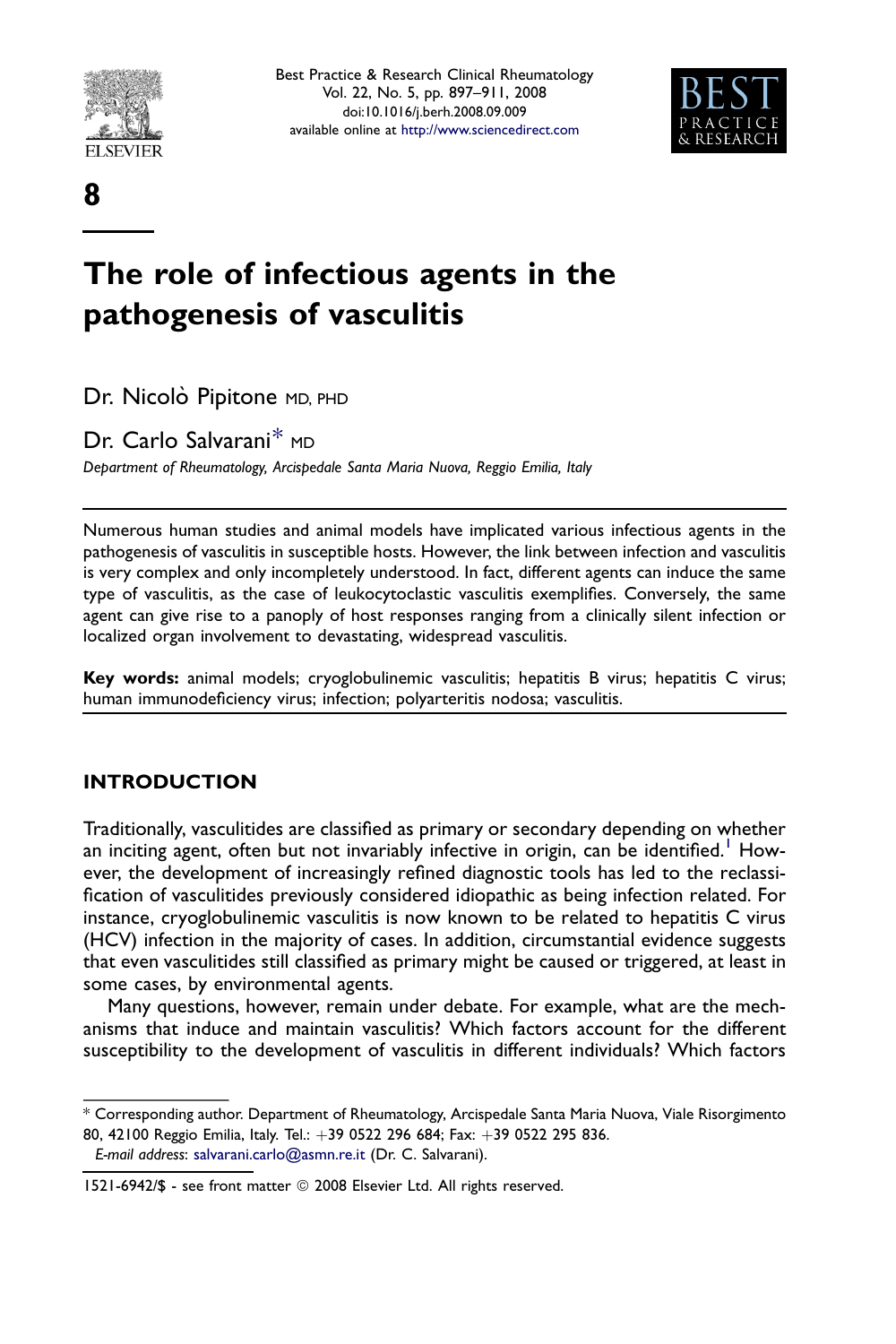modulate disease severity and which specific vascular bed and organs are involved in the different vasculitides? What is the role of infective agents in primary vasculitis? And last but not least – what are the therapeutic implications of the recognition of an infective etiology of vasculitis? The main aims of this review were to elucidate the mechanisms by which infectious agents could induce vasculitis and to provide an update on human vasculitides of proven or suspected infectious origin. The implications for treatment are also briefly discussed.

# PATHOGENIC MECHANISMS OF INFECTION-RELATED VASCULITIS

Theoretically, pathogens can induce vasculitis by a number of different mechanisms. Direct endothelial invasion and damage is probably the main mechanism operating in rickettsial infection.<sup>[2](#page-11-0)</sup> However, in the majority of cases, vasculitis is mainly the result of the immune response triggered by the offending agent. A humoral immune response with immune complex formation and deposition in and around vessel walls is thought to be primary mechanism in leukocytoclastic vasculitis. Molecular mimicry might lead to autoantibody production but also to activation of autoreactive lymphocytes.<sup>[3](#page-11-0)</sup> A cellmediated immune response with or without granulomata formation is a recognized feature of some large-vessel vasculitides, although a link with infectious agents remains debated. Less common mechanisms postulated to underpin vasculitis are infection-triggered immune dysregulation and anti-idiotypic response.<sup>[4](#page-11-0)</sup>

# ANIMAL MODELS OF INFECTIOUS VASCULITIS

Experimental models have provided evidence that various infectious agents can induce vasculitis in susceptible animals.<sup>[5](#page-11-0)</sup> These models have offered valuable insights into the pathogenic mechanisms operating in vasculitis, although none of those developed so far closely reproduces the stigmata of human vasculitis, with the possible exception of leukocytoclastic vasculitis.

# Chlamydia pneumoniae-induced vasculitis

Chlamydia pneumoniae (CP), an obligatory intracellular Gram-negative bacterium, has been shown to induce alterations in the aortic wall. In particular, Fong et al<sup>[6](#page-11-0)</sup> demonstrated that intratracheal infection with CP in New Zealand white rabbits fed on a standard diet was able to induce atherosclerotic changes, which in one animal were associated with an adventitial lymphocytic infiltrate.<sup>6</sup> This latter finding suggests a role for CP in inducing adventitial periarteritis. In humans, CP infection has been linked to GCA (giant cell arteritis), which in a minority of cases is characterized histologically by adventitial periarteritis<sup>7</sup> in the absence of the more typical transmural infiltrate. However, the relationship between CP infection and GCA remains a matter of debate (see below).

In addition to bacteria, a number of viruses have been demonstrated to be able to trigger vasculitis, such as the porcine reproductive and respiratory syndrome virus (PRRSV) as well as a host of herpesviruses including in particular the beta-herpesvirus cytomegalovirus (CMV).<sup>[5](#page-11-0)</sup>

# Porcine reproductive and respiratory syndrome virus-induced vasculitis

In swine, PRRSV has been shown to cause systemic small-vessel vasculitis with skin purpura and renal lesions similar to those observed in human leukocytoclastic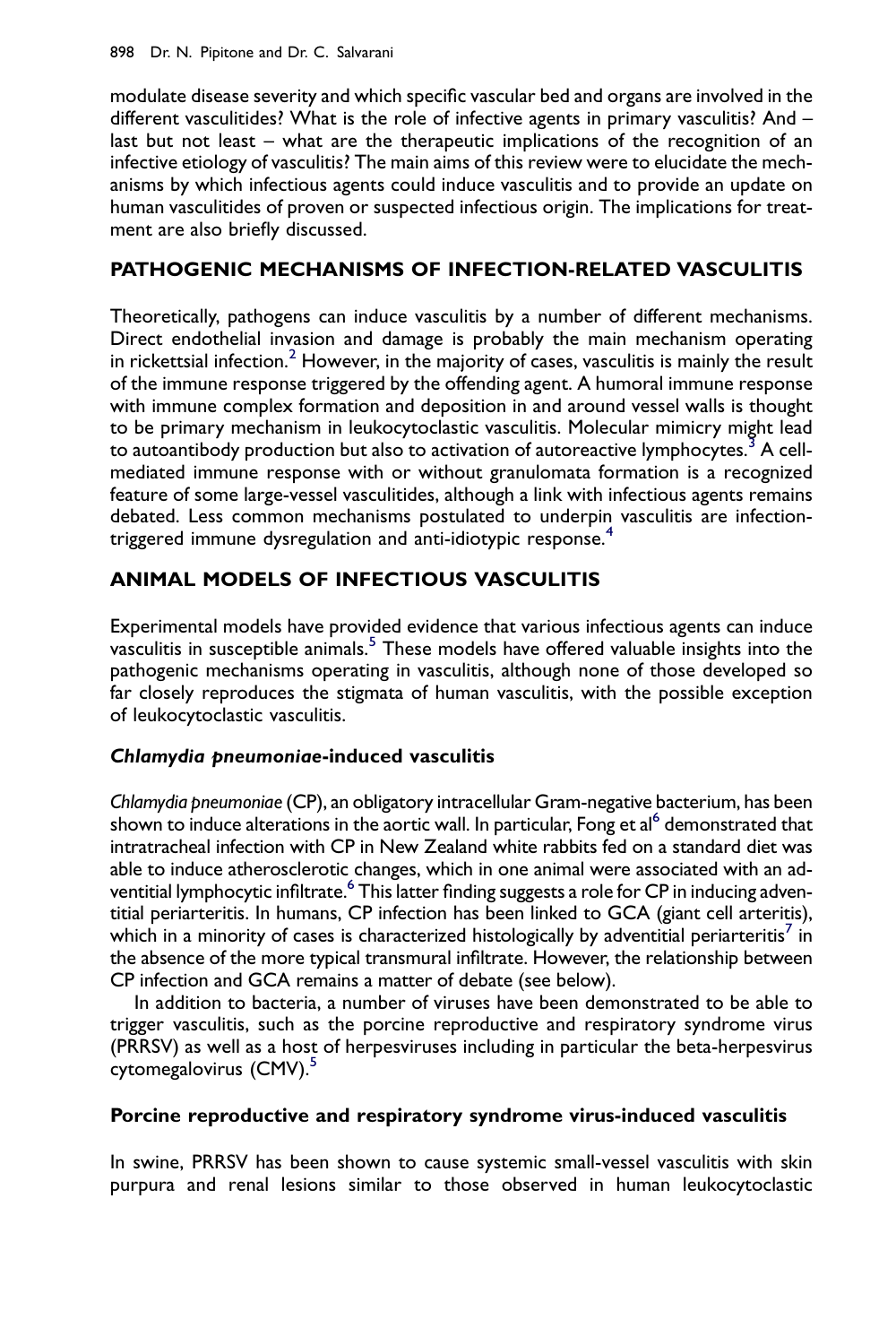vasculitis.<sup>[8](#page-11-0)</sup> The pathogenesis of this vasculitis is most likely due to immune complexes, as immunofluorescence demonstrates the presence of immunoglobulins and complement in and around the affected vessel walls. $8$  Macrophages, but not endothelial cells, have been found to host viral antigens. The early onset following the infection as well as the low morbidity and mortality observed are in keeping with the benign course of leukocytoclastic vasculitis in humans.

#### Cytomegalovirus-induced vasculitis

Murine CMV infection is one of the most widely used models of vasculitis. $9-11$  To gain a better understanding of the pathogenesis of CMV-induced disease, Persoons et al developed two models of CMV infection.<sup>[11](#page-11-0)</sup> In the first model, local CMV infection resulted in the development of paw thickening and erythema followed by purpura. A batch of animals injected with high-dose CMV developed more severe lesions progressing to overt skin ulcerations. Clinical manifestations resolved within 4 weeks, whereas the animals treated with high-dose CMV were killed 10 days after the infection for ethical reasons. Initially, histology showed signs of endothelial activation associated with perivascular CMV-positive mononuclear cell infiltration. Later changes included colonization of endothelial cells by CMV, frank vasculitis, and thrombotic occlusion.

In the second model, generalized CMV infection induced by intraperitoneal administration of the virus resulted in multiple organ pathology, including hemorrhages, inflammation, and gastrointestinal ulceration. CMV-encoded antigens were found, especially in mononuclear inflammatory cells in the organs and peripheral blood.

These models provide important clues to the mechanisms underpinning CMV-induced vasculitis. First, both local and generalized infection resulted in vascular changes, with capillaries and small venules being mainly affected. Second, mononuclear cells appeared to become infected with the virus before endothelial cells, suggesting a role for mononuclear cells in transporting the virus and thus in spreading the infection. Third, a higher viral load was associated with more severe disease. This latter finding might be relevant to human disease, as CMV infection has mostly been described in immunodeficient patients who are unable to mount an effective response to, and thus eradicate CMV.

In addition to peripheral vessel vasculitis, CMV has also been shown to be able to cause aortitis. Presti et al<sup>13</sup> infected wild-type mice and mice lacking the interferongamma receptor (IFN- $\gamma$ R<sup>-/-</sup>) intraperitoneally with murine CMV. Both strains developed aortic adventitial and, to a lesser extent, intima inflammation characterized by mononuclear cell infiltration. Arteritis was associated with CMV antigen in the aortic media. However, whereas in wild-type animals lesions resolved by day 84 postinfection, IFN- $\gamma$ R<sup>-/-</sup> mice had significant arteritis as late as 154 days postinfection. The main points of this study are: first, that CMV can cause aortitis; and, second, that IFN- $\gamma$  is crucial in curbing vascular inflammation. The importance of IFN- $\gamma$  in regulating the response against CMV is further borne out by an in-vitro explant reactivation model by the same authors, which demonstrated that IFN- $\gamma$  could reversibly inhibit CMV reactivation from latency. As a further case in point, IFN- $\gamma$  has also been shown to control vascular inflammation in a model of gamma herpesvirus-68-induced large-vessel vasculitis.<sup>[14](#page-11-0)</sup> Another cytokine that has been shown to downregulate the development of gamma herpesvirus-68-induced vasculitis is interleukin-1 receptor antagonist. <sup>[15](#page-11-0)</sup>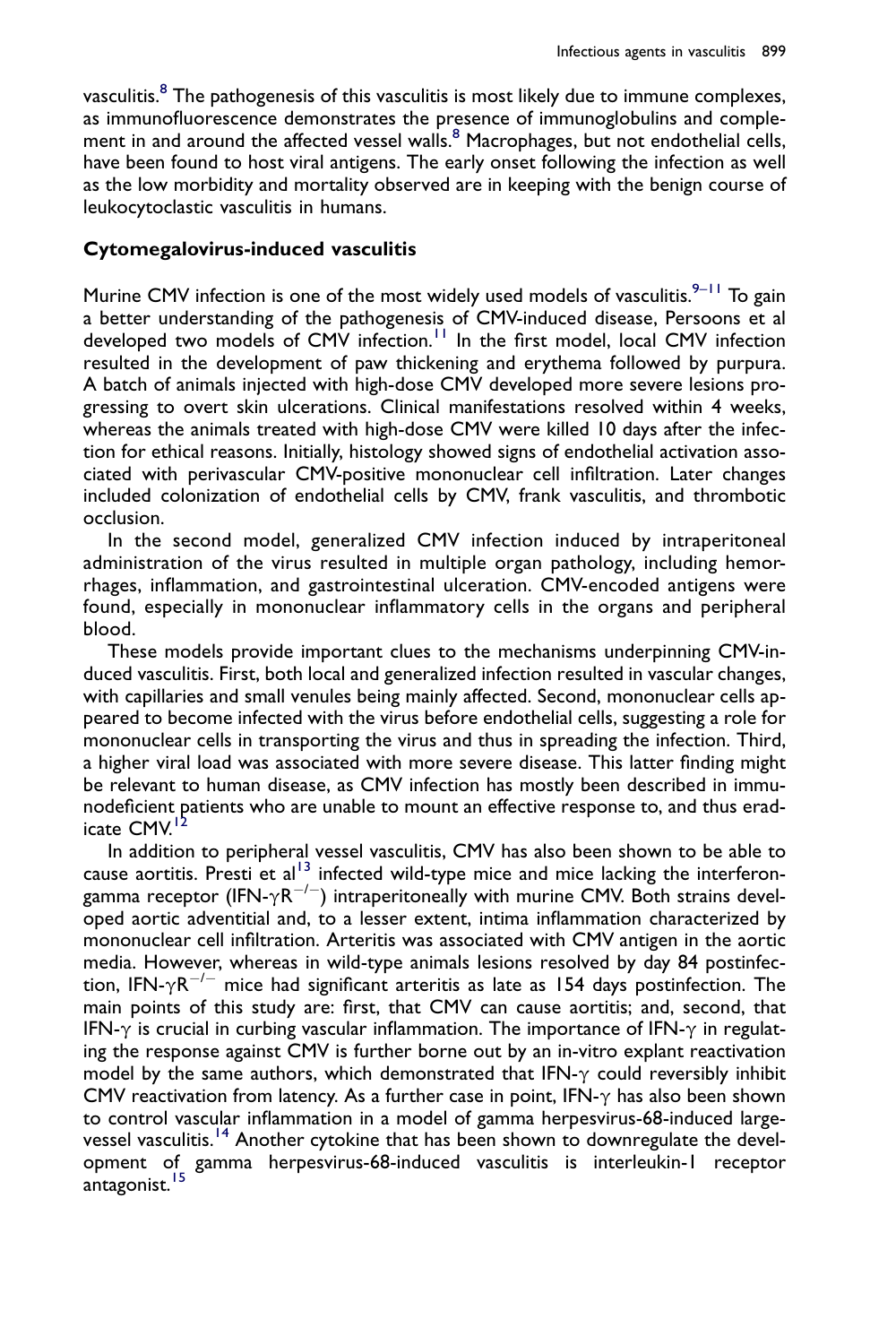## Herpes simplex virus-induced vasculitis

Another herpesvirus that has been used to induce vasculitis in animals is herpes simplex virus (HSV). In a study involving 258 ICR strain mice, the earlobes of the mice were inoculated with a HSV type 1 solution.<sup>[16](#page-11-0)</sup> Thirty mice inoculated with culture medium served as controls. Four weeks later, a second inoculation was performed. The mice inoculated with HSV manifested changes as early as 3 days after the first inoculation. Common signs were facial hair loss, erythema, and skin ulcerations on the scratched earlobe, and eye disease including uveitis. Some mice with relatively severe manifestations but also mice without overt clinical signs showed poor general condition and died. After the second inoculation, arthritis, oral and genital ulcers, and keratitis were the main features. These manifestations were generally more severe than those appeared after the initial inoculation. Vasculitis was demonstrated in intestinal, oral, ear lobe, and genital epithelial lesions. HSV DNA sequences were detected by polymerase chain reaction in lesional skin and the gastrointestinal tract of affected mice, but not in normal healthy skin.

These findings, particularly those appeared after the second inoculation, are similar to those seen in human Adamantiades–Behçet's disease (ABD), which is typically characterized by oral and genital ulcers often associated with inflammatory eye disease and arthritis.<sup>[17](#page-11-0)</sup> However, in this model only 29.8% of infected mice developed ABD-like manifestations defined as at least two signs, while around 33% died after the infection and 33% remained healthy or developed a single sign of disease. It can be speculated that the development of vasculitis represented an immune reaction attempting to clear the virus, while mice unable to mount a strong immune response succumbed to viral dissemination. In fact, the development of ABD-like features mainly after the second infection could be in keeping with the hypothesis that a strong immune response elicited by antigenic rechallenge was the main determinant of vasculitis.

## Vasculitis in human immunodeficiency-1 provirus transgenic mice

The interest in the infectious etiology of vasculitis has recently been rekindled by the worldwide spread of HIV because both HIV- and opportunistic-agent-induced vasculitis have been reported in HIV-infected individuals. To dissect the mechanisms underlying HIV-associated vasculopathy, Tinkle et al developed a model of transgenic mice carrying a replication-defective HIV-1 provirus with selective deletion of the gag, pol, and env genes.<sup>[18](#page-11-0)</sup> The majority of transgenic mice developed an extensive vasculopathy in vessels of different size. Vessel histology revealed intima hyperplasia, most likely due to the migration of smooth muscle cells from the media, hypocellularity in the medial layer, and a predominantly adventitial infiltrate consisting primarily of T cells and occasionally of plasma cells and monocytes; endothelial cells were apparently unaffected. The intimal thickening generated significant luminal narrowing in some vessels, with the restricted blood flow leading to ischemia in the involved tissues. The expression of HIV nonstructural genes appeared to be confined to smooth muscle cells, in keeping with the abnormal proliferation of this cell type. Of interest, proliferation of smooth muscle cells occurred in some animals in the absence of detectable inflammatory cell infiltration, suggesting that the smooth muscle cell was the primary target of HIV, whereas the adventitial immune-mediated response probably represented a secondary event. These findings are intriguing. However, this model does not reliably reproduce the characteristics of human HIV-associated vasculopathy. In fact, endothelial cells have been demonstrated to be often affected in HIV-infected individuals<sup>19</sup>,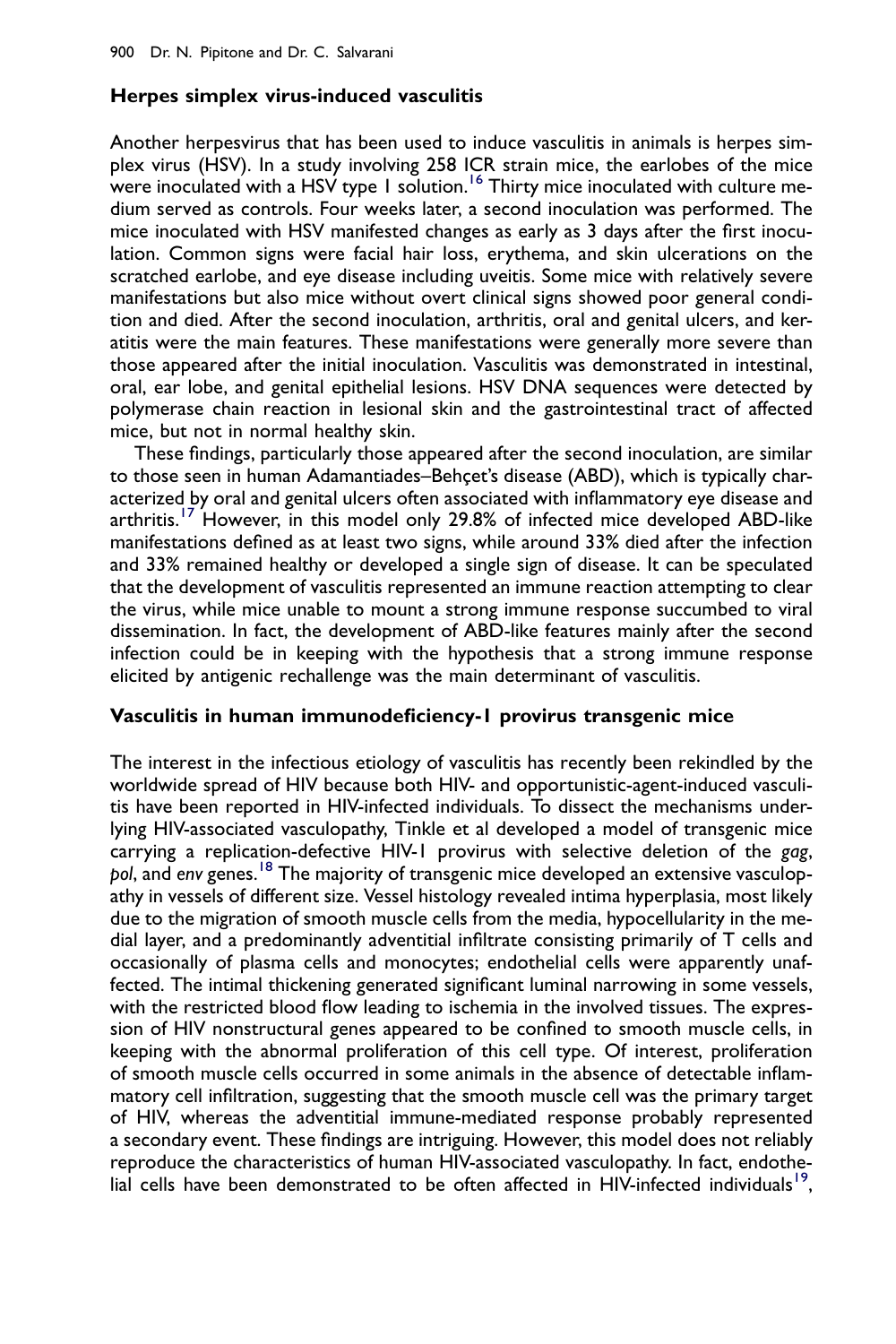whereas the broad spectrum of HIV vasculitis seems to involve a multiplicity of mech-anisms, the mutual interactions of which are still to be fully unraveled.<sup>[20](#page-11-0)</sup>

In conclusion, animal models of vasculitis can prove valuable in promoting our knowledge of both etiology and pathogenesis of vasculitis, with potential important therapeutic implications. The variation in clinical pattern and/or severity of vasculitis observed in infected animals could provide an excellent opportunity to investigate which factors contribute to determine the disease course. At the same time, caution should be exerted in extrapolating experimental findings to human disease, as no model seems to reliably reproduce the features of human vasculitis, with the possible exception of leukocytoclastic vasculitis.

# HUMAN VASCULITIDES OF PROVEN INFECTIOUS ORIGIN

## Syphilitic vasculitis

Treponema pallidum is a known cause of ascending aortitis. Aortitis secondary to syphilis infection has a low prevalence and occurs in the tertiary stage of the disease.<sup>2</sup> Serology for T. pallidum is positive and the histology of the aorta shows destruction and fibrosis of the media and a dense inflammatory infiltrate consisting of lymphocytes and plasma cells around the vasa vasorum of the adventitia.<sup>[22,23](#page-11-0)</sup> However, T. pallidum is only rarely detected in arterial wall lesions. $^{23}$  $^{23}$  $^{23}$  Syphilitic aortitis should not be confused with aortitis secondary to GCA or Takayasu arteritis.<sup>[24](#page-11-0)</sup> Other complications of syph-ilis are retinal<sup>[25](#page-11-0)</sup> and cerebral<sup>26</sup> vasculitis.

## Mycobacterium tuberculosis-induced vasculitis

Tuberculous aortoarteritis is usually caused by a direct extension of the disease from adjacent tuberculous tissue and occasionally from blood-borne seedlings from an ac-tive distant focus.<sup>[27](#page-12-0)</sup> Tuberculous aortitis generally develops at the distal aortic arch and the descending aorta, which are close to mediastinal lymph nodes, but involvement of the ascending aorta has also been reported as an exception to the rule.<sup>28</sup> True and false aneurysms are common manifestations. Drug and sometimes surgical<sup>[29](#page-12-0)</sup> treatment is required. Retinal vasculitis<sup>[30](#page-12-0)</sup> has been also linked in one study to Mycobacterium tuberculosis infection.

## Rickettsial vasculopathy

Rickettsiae, which are obligate intracellular bacteria, can cause widespread vasculopathy by directly affecting the endothelium, leading to microvascular leakage and throm-bosis.<sup>[2](#page-11-0)</sup> Laboratory tests usually reveal thrombocytopenia and elevated prothrombin and partial thromboplastin times.<sup>[21](#page-11-0)</sup>

#### Hepatitis-B-associated polyarteritis nodosa

Hepatitis B virus (HBV) is a recognized causative agent of polyarteritis nodosa (PAN), most likely via the formation of immune complexes.<sup>23</sup> However, with the decline of HBV infection, mainly due to the development of a specific vaccine and an aggressive vaccination campaign, the prevalence of HBV infection in individuals with PAN has been steadily decreasing over time. $^{23}$  $^{23}$  $^{23}$  In fact, recent estimates from France suggest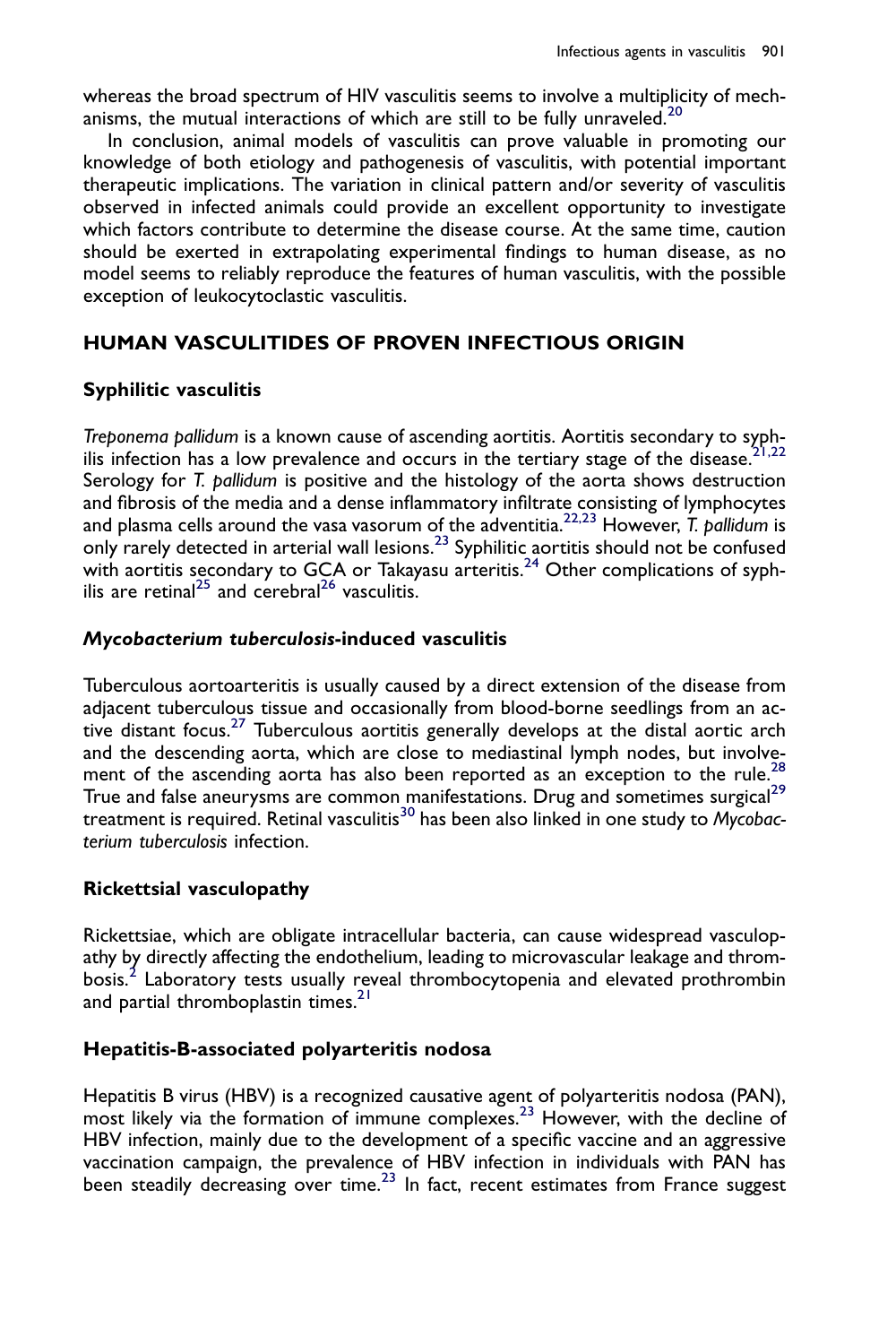that, currently, only about 5% of cases of PAN are HBV related.<sup>[31](#page-12-0)</sup> HBV-PAN usually becomes manifest a mean of 4 months following exposure to HBV when hepatitis is still undiagnosed.<sup>[23](#page-11-0)</sup> Clinically, HBV-PAN is virtually indistinguishable from classic  $PAN<sup>32</sup>$ , but relapses are very rare  $(<10%)$ .<sup>[23](#page-11-0)</sup> Combination therapy with a brief course (approximately 1 week) of glucocorticoids associated with antiviral agents (lamivudine 100 mg/day or IFN- $\alpha$  3,000,000 units subcutaneously three times a week with a tapering scheme) has been advocated on the basis of retrospective data showing a poorer outcome following therapy with glucocorticoids and immunosuppressants in HBV-PAN compared with idiopathic  $PAN<sup>23</sup>$  $PAN<sup>23</sup>$  $PAN<sup>23</sup>$  Plasma exchange has also been reported as being useful in severe cases.<sup>[23](#page-11-0)</sup>

# Hepatitis C-associated cryoglobulinemic vasculitis

Hepatitis C virus (HCV) infection has been shown to induce type II and, less fre-quently, type III cryoglobulins.<sup>[33](#page-12-0)</sup> However, cryoglobulinemic vasculitis, usually of the small-vessel leukocytoclastic type, develops only in about 5% of patients with detect-able cryoglobulins.<sup>[34](#page-12-0)</sup> Common clinical manifestations include purpura, glomerulone-phritis, peripheral neuropathy, arthritis, and sicca syndrome.<sup>[34](#page-12-0)</sup> Laboratory tests usually reveal a low C4 and – sometimes – a positive rheumatoid factor, but various low-titer autoantibodies have also been reported.<sup>[35](#page-12-0)</sup> Treatment of HCV vasculitis should be tailored to the severity of the disease. $^{36}$  $^{36}$  $^{36}$  In patients with mild disease (without severe organ involvement or life-threatening disease) antiviral therapy (IFN- $\alpha$  3,000,000 units/three times a week with or without low-dose glucocorticoids for 6 months, followed by maintenance therapy with IFN- $\alpha$  3,000,000 units/3-weekly with or without ribavirin for a further  $6-12$  months) can suffice.<sup>[36](#page-12-0)</sup> However, relapses are frequent, particularly when HCV is not eradicated. In patients with major organ involvement, a 6-month course of induction therapy with pulse cyclophosphamide and glucocorticoids is required, followed by maintenance antiviral therapy for  $6-12$ months.<sup>[36](#page-12-0)</sup> Patients with life-threatening disease should be treated aggressively with oral cyclophosphamide, glucocorticoid pulses and plasmapheresis for 6 months, while after remission induction antiviral therapy can be commenced.<sup>[36](#page-12-0)</sup> In patients with refractory vasculitis and glomerulonephritis, rituximab could be a valuable therapeutic option.<sup>[37](#page-12-0)</sup>

# Human immunodeficiency virus (HIV)-associated vasculitis

With the advent of the AIDS epidemic, various types of vasculopathies have increasingly been described in HIV-infected patients. Opportunistic infections, mainly due to CMV or *M. tuberculosis*, have been reported, mainly in immunodeficient patients.<sup>[38](#page-12-0)</sup> As the route of transmission of HIV is also shared by HBV and HCV, it is not surprising that such viruses have been implicated as causative agents in some cases, even in im-munocompetent hosts.<sup>[20,38](#page-11-0)</sup> Drug-induced vasculitis is also not infrequent.<sup>20</sup> In many cases, however, HIV seems to directly induce vasculopathies of different types. A retrospective review of 148 symptomatic HIV-infected patients referred for muscle, nerve, or skin biopsy documented the presence of vasculitis in 34 (23%) patients.<sup>[20](#page-11-0)</sup> Various vasculitic types were recognized, including necrotizing arteritis (3 patients), non-necrotizing arteritis (1 patient), neutrophilic vasculitis (7 patients), mononuclear vasculitis (17 patients), and other small-vessel inflammatory changes (6 patients). According to the American College of Rheumatology criteria, 11 patients could be classified as having a distinct category of vasculitis, including PAN (4 patients),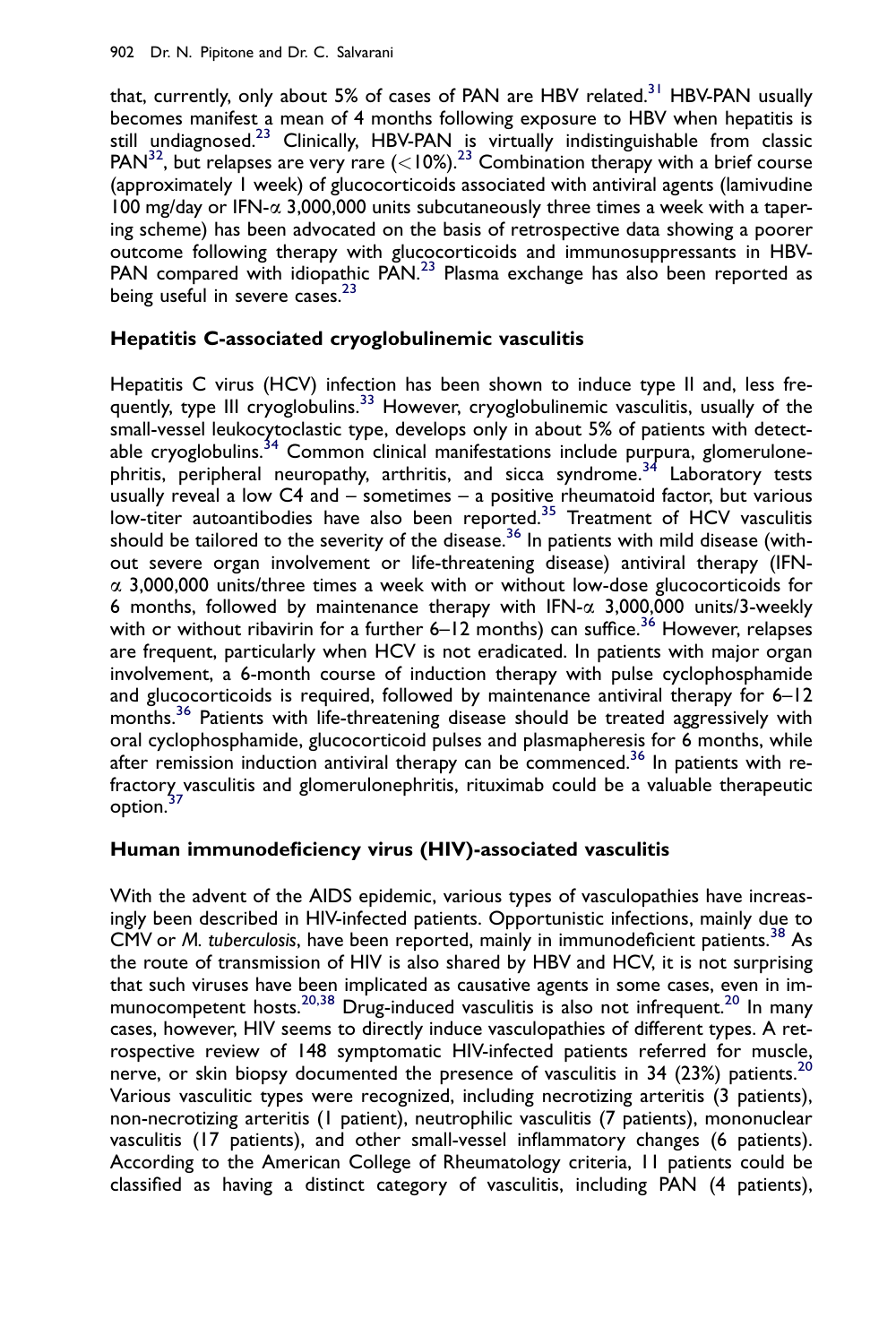Henoch–Schönlein purpura (1 patient), and drug-induced hypersensitivity vasculitis (6 patients), whereas 23 were classified as having unspecified vasculitis. These vasculitides were seen at different stages of HIV infection. One patient had HBV surface antigenemia, two had cryoglobulinemia, and two were co-infected by human T lymphotropic virus type I (HTLV-1). CMV inclusions and antigens were detected in endothelial cells in one patient. HIV antigens and genome were detected in perivascular cells of two of the three patients with necrotizing arteritis. Immune deposits were found in small-vessel walls in five skin biopsy samples showing small vessel vasculitis and in the muscle of the three patients with necrotizing arteritis. These data indicate that a wide range of inflammatory vascular diseases can occur in HIV-infected individuals. The high (23%) frequency of vasculitis in this cohort of HIV patients is probably an overestimation related to a referral bias, as it is likely that only patients with symptoms and/ or signs suggestive of vasculitis underwent a biopsy. A more realistic estimate of the true prevalence of vasculitis in HIV-infected individuals is in the range of 1% or less.<sup>[23,39](#page-11-0)</sup>

Polyarteritis nodosa has been reported as occurring in the setting of HIV infection in the absence of hepatitis B surface antigen (HbsAg) positivity.<sup>[40](#page-12-0)</sup> The pathogenesis of HIV-PAN is probably mediated by immune complexes, and a study from our group failed to detect, by in-situ hybridization, proviral HIV-1 DNA in a skin sample.<sup>[41](#page-12-0)</sup> Compared with classic PAN, its HIV-associated variant appears to be less often chronic and more frequently limited to the peripheral nerves and muscles, which might account for the less severe course observed in HIV patients. Along the same lines, HIV-PAN has been reported to respond well to moderate (approximately 0.5 mg/kg/day) doses of prednisone[.40](#page-12-0)

More recently, Chetty et al described 16 HIV patients with large-vessel vasculitis characterized by aneurysms, occlusive disease, or both.[42](#page-12-0) Clinical manifestations included rupture of aneurysm, transient ischemic attacks, hypertension, ischemia to the lower extremity, or a mass at the site of the aneurysm. Arteries affected included the common carotid, abdominal aorta, common iliac, femoral, and popliteal. No patient had any obvious infective vascular lesion, although one patient had a positive TPHA (Treponema Pallidum Hemagglutination Test) test for syphilis, whereas culture of blood and thrombus contents in another patient was positive for Staphylococcus aureus. Histology showed leukocytoclastic vasculitis of the vasa vasora and periadventitial vessels, proliferation of slit-like vascular channels, chronic inflammation, and fibrosis. There was associated medial fibrosis with loss and fragmentation of muscle and elastic tissue. Intimal changes consisted of duplication and fragmentation of the internal elastic lamina with calcification. Based on these findings, the authors argued for an infective or immune-complex origin, resulting in leukocytoclastic vasculitis of vasa vasora and periadventitial vessels. An intriguing finding reported in this study is the presence of slitlike vascular channels. Such lesions have not been observed in HIV-negative individuals and their appearance have in fact coincided with the HIV epidemic. Whether these lesions represent an early stage of Kaposi's sarcoma is not known. Angiogenic factors have been postulated to play a role, although its precise pathogenesis remains unclear.

Other vasculopathies reported in HIV-positive patients include vasculitis characterized by acral ischemic changes $^{43},$  angiocentric immunoproliferative disorders $^{44}$  $^{44}$  $^{44}$ , necrotizing granulomatous vasculitis<sup>45</sup>, 'primary' pulmonary hypertension, retinal vessel alterations with 'cotton wool' infarctions and hemorrhages<sup>[19](#page-11-0)</sup>, and cerebral vasculitis.<sup>46</sup> However, cerebral vasculitis accounts for only a minority (15%) of cerebral ischemic lesions.[46](#page-12-0)

Given the wide spectrum of vascular alterations associated with HIV infection, it is very likely that different pathogenic mechanisms might be involved. More specifically,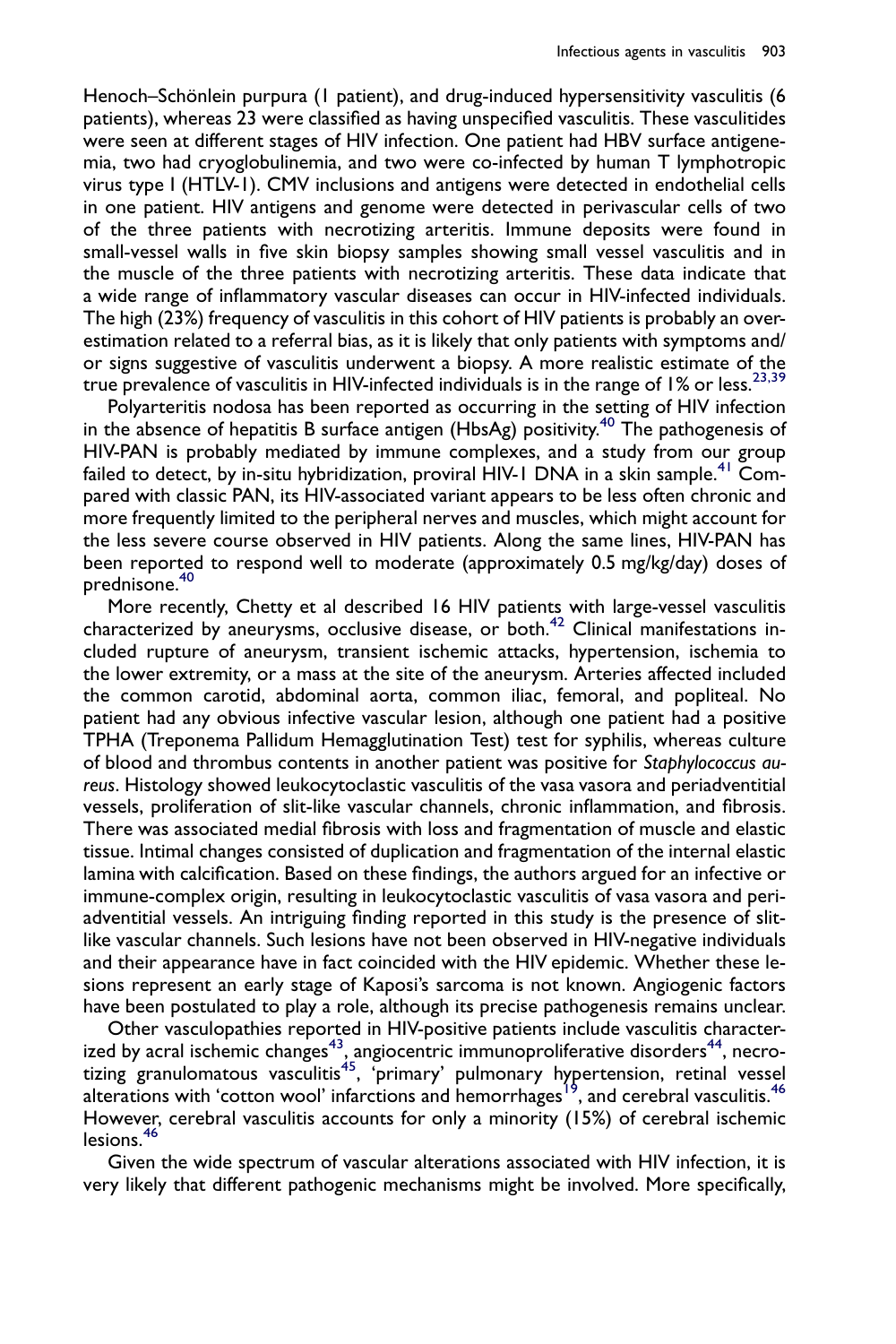immune complexes have been mapped to leukocytoclastic vasculitis<sup>[42](#page-12-0)</sup> and immune dysregulation to angiocentric immunoproliferative disorders<sup>[44](#page-12-0)</sup>, but a direct effect of  $H$ IV on vascular components<sup>[19,40](#page-11-0)</sup> and immune system activation with production of in-flammatory cytokines<sup>[45](#page-12-0)</sup> might also be implicated. However, the introduction of highly active antiretroviral treatment, which has been associated with an increased risk of developing immune-mediated disorders via activation of the immune system, does not appear to have impacted on the frequency of HIV-vasculitis.<sup>[47,48](#page-12-0)</sup>

Immunological serology is of doubtful value in the differential diagnosis of vasculitis occurring in HIV individuals because HIV infection has been shown to stimulate the synthesis of a whole array of autoantibodies, including antinucler, anticardiolipin<sup>49</sup>, and antineutrophil cytoplasmic antibodies  $(ANCA)$ <sup>[50](#page-12-0)</sup> In particular, ANCA positivity has been shown not to correlate with the development of ANCA-associated vasculitis in patients with HIV.<sup>50</sup> A high index of suspicion for vasculitis should be maintained in patients with HIV because many clinical manifestations, such as constitutional symptoms and cutaneous lesions, might be signs of vasculitis but could also be due to HIV or other infection in the absence of vasculitis or to antiviral therapy.

There are limited data on the treatment of HIV-vasculitis. Glucocorticoids are con-sidered the drug of choice<sup>[48](#page-12-0)</sup> but uncontrolled observations suggest a role for immu-nosuppressants<sup>48</sup> and plasmapheresis<sup>[51](#page-13-0)</sup> in resistant cases.

## INFECTIOUS AGENTS THAT HAVE BEEN IMPLICATED IN THE ETIOLOGY OF CLASSIFIED VASCULITIDES IN HUMANS

#### Large-vessel vasculitis

Circumstantial evidence suggests a role for infectious agents in the pathogenesis of GCA, including cyclic fluctuations in incidence rates over  $time^{52}$  $time^{52}$  $time^{52}$  and an activated status of the antigen-presenting dendritic cells in the adventitial layer of temporal arteries.<sup>[53](#page-13-0)</sup> However, studies that have searched for infectious triggers have produced discordant results. In particular, CP finding in giant cell arteries have been reported in some<sup>54,55</sup>, but not other<sup>[56,57](#page-13-0)</sup> studies. Similarly, varicella zoster virus has been implicated as trigger of GCA in one study<sup>[58](#page-13-0)</sup> but this result has not been confirmed by other larger stud-ies.<sup>[57,59](#page-13-0)</sup> Discordant findings have also been reported for parvovirus B19.<sup>[60–62](#page-13-0)</sup>

Various infections have been described as preceding the onset of Takayasu arteritis, although the link between infection and vasculitis has never been conclusively proven.<sup>[4](#page-11-0)</sup> High immunoglobulin levels against an extract of M. tuberculosis and its 65 kDa heatshock protein has been demonstrated in most Takayasu patients but not in unaffected controls, suggesting that M. tuberculosis might be involved in the pathogenesis of Takayasu arteritis, at least in some cases.<sup>[63](#page-13-0)</sup>

#### Medium- and small-vessel vasculitis

Nasal carriage of S. aureus has been mapped to an increased risk of flares and relapses of Wegener's granulomatosis<sup>64</sup>; prolonged trimethoprim–sulfamethoxazole therapy has been reported to reduce the relapse risk by 60%.<sup>[65](#page-13-0)</sup>

Various infections have been described in association with Kawasaki disease.<sup>[4](#page-11-0)</sup> To date, the strongest association reported is with the New Haven coronavirus. In a case-control study, specimens of respiratory secretions from 72.7% of 11 children with Kawasaki disease but from only 4.5% of 22 control subjects (children without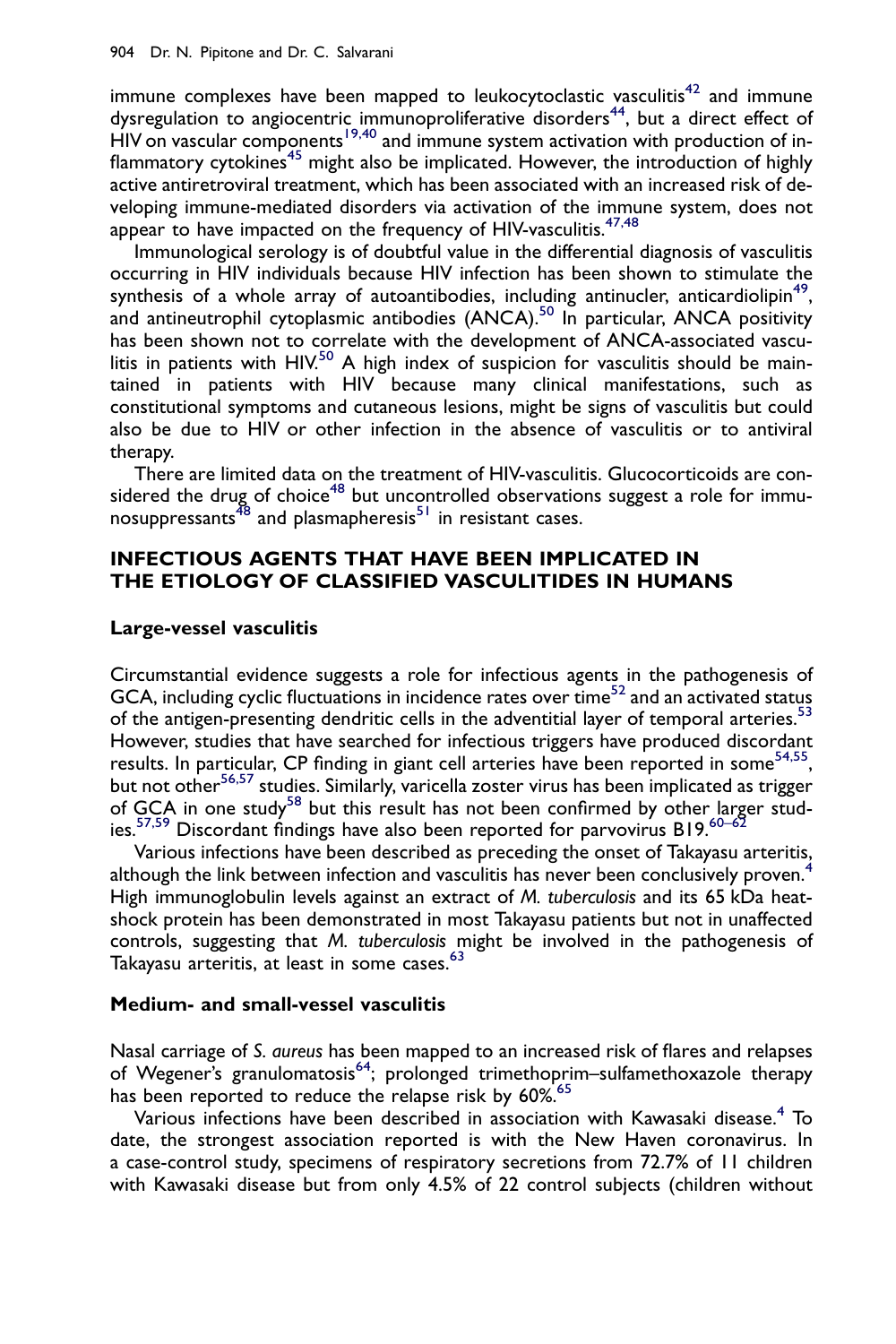Kawasaki disease matched by age and the time the specimens were obtained) tested positive for New Haven coronavirus by reverse-transcriptase polymerase chain reaction.<sup>[66](#page-13-0)</sup>

A number of pathogens have been proposed as etiologic agents of Cogan's syndrome, mainly on the basis of serologic findings, but so far these associations remain speculative.<sup>[4](#page-11-0)</sup>

A wide array of infectious agents has been reported in association with vasculitis of the CNS, including T. pallidum<sup>[26](#page-12-0)</sup>, HCV<sup>[67](#page-13-0)</sup>, HIV<sup>[46](#page-12-0)</sup>, parvovirus B19<sup>[68](#page-13-0)</sup>, M. pneumoniae<sup>69</sup>, and Borrelia burgdorferi.<sup>[70](#page-13-0)</sup> Bacteria and fungi have also been implicated in some cases.[71](#page-13-0)

A bacterial and viral etiology was postulated for ABD by Adamantiades and Behcet.<sup>72</sup> ABD signs have been reported between one and two weeks after verified contact with a variety of bacteria.<sup>[73](#page-13-0)</sup> In particular, streptococcal strains, especially Streptococcus sanguis, and HSV have been postulated to participate in the etiology of ABD. More specifically, oral bacterial streptococcal antigens and HSV I DNA, as well as antistreptococcal and anti-HSV antibodies, have been detected more frequently in ABD patients than in controls.<sup>[72,74](#page-13-0)</sup> Cross-reactivity between microbial HSP65 and human HSP60 has been hypothesized to trigger the disease in predisposed hosts by stimulat-ing T cells and by inducing the synthesis of proinflammatory cytokines.<sup>[75](#page-14-0)</sup> Conversely, oral administration of the HSP60 336-351 peptide has been shown to ameliorate ABD uveitis in humans[.76](#page-14-0)

Multiple infectious and noninfectious agents have been linked to leukocytoclastic vasculitis and Henoch–Schönlein purpura, two conditions that share a number of fea-tures, including skin purpura and sometimes the history of a preceding infection.<sup>[4,77](#page-11-0)</sup> In both cases, immune complexes are probably the pathogenic mechanism leading to vasculitic lesions. An infectious origin of leukocytoclastic vasculitis has been estimated to account for one-third of all cases of leukocytoclastic vasculitis.<sup>[77](#page-14-0)</sup>

# INFECTIOUS AGENTS THAT MIGHT TRIGGER UNCLASSIFIED HUMAN VASCULITIS

Many infectious agents have occasionally been linked to different types of vasculitis -often unclassifiable – in humans.<sup>[78](#page-14-0)</sup> These reported associations are often speculative and some might be explained by chance alone. Epstein–Barr virus (EBV) and CMV are among the most frequently reported infective triggers of vasculitis. More specifi-cally, EBV has been implicated in the pathogenesis of leukocytoclastic<sup>[79](#page-14-0)</sup> and granuloma-tous<sup>[80](#page-14-0)</sup> vasculitis, as well as of vasculitis characterized by widespread large-vessel<sup>[81](#page-14-0)</sup> and coronary artery<sup>[82](#page-14-0)</sup> aneurysms. In a few patients with Duncan disease, a condition characterized by a selective EBV-specific immune defect, EBV has been mapped to lympho-cytic vasculitis, corioretinitis, and lymphomatoid granulomatosis.<sup>[83](#page-14-0)</sup>

CMV is a known opportunistic agent that can be reactivated in immunocompro-mised hosts, resulting in systemic vasculitis.<sup>[38,84](#page-12-0)</sup> However, isolated reports suggest that CMV vasculitis might also occur in immunocompetent subjects.<sup>[85](#page-14-0)</sup> CMV vasculitis can be disseminated or involve one or more organs, with the skin, the gastrointestinal tract, and CNS being most frequently affected.<sup>[12](#page-11-0)</sup> Pathologic findings include intraendo-thelial viral inclusions, inflammatory infiltrate of the vessel wall, and luminal changes.<sup>[12](#page-11-0)</sup>

Another virus, HTLV-1, has been found to cause mainly retinal vasculitis<sup>[86](#page-14-0)</sup> in addition to the well-known complication of T-cell leukemia.

A list of pathogens implicated in classified and unclassified human vasculitis is shown in [Box 1.](#page-9-0)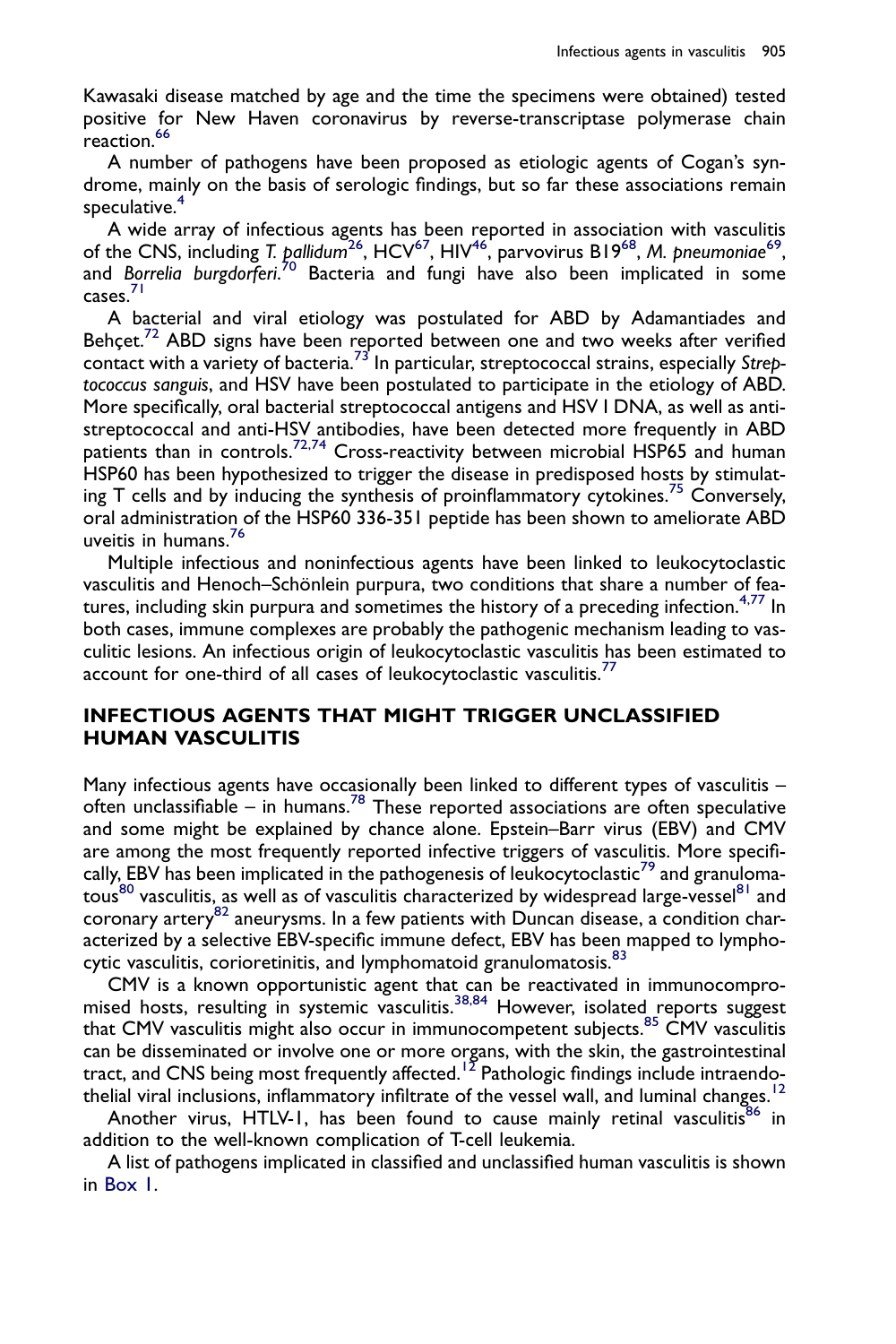| <b>Bacteria</b>            | <b>Viruses</b>                                                                                        | Fungi                | <b>Parasites</b> |
|----------------------------|-------------------------------------------------------------------------------------------------------|----------------------|------------------|
|                            | Hepatitis A                                                                                           | Aspergillus          | Toxocara canis   |
| Streptococci               | <b>Hepatitis B</b>                                                                                    | <b>Mucor</b>         | Cysticercus      |
| Staphylococci              | Hepatitis C                                                                                           | Coccidioides immitis | Angiostrongylus  |
| Salmonella                 | Human immunodeficiency<br>virus (HIV)                                                                 | Nocardia             | Log log          |
| Rickettsiae                | Herpesvirides (cytomegalovirus,<br>varicella-zoster, herpes simplex<br>virus 1 and 2, herpes hominis) | Curvularia           |                  |
| Pseudomonas aeroginosa     | Human T cell lymphotropic<br>virus I                                                                  | Pseudallescheria     |                  |
| Legionella                 | Epstein-Barr virus                                                                                    | <b>Fusarium</b>      |                  |
| Mycobacterium tuberculosis | Parvovirus B19                                                                                        | Metarrhizium         |                  |
| Neisseria                  | Rubella virus                                                                                         |                      |                  |
| Klebsiella                 | Adenovirus                                                                                            |                      |                  |
| Escherichia coli           | Echovirus                                                                                             |                      |                  |
| Aeromonas                  | Coxsackie virus                                                                                       |                      |                  |
| Treponema pallidum         | Parainfluenza virus                                                                                   |                      |                  |
| Borrelia burgdorferi       |                                                                                                       |                      |                  |
| <b>Xanthomonas</b>         |                                                                                                       |                      |                  |
| Morganella                 |                                                                                                       |                      |                  |

# <span id="page-9-0"></span>Box 1. Infectious agents implicated in the pathogenesis of vasculitis<sup>[78](#page-14-0)</sup>

## **CONCLUSION**

Data from human studies and animal models consistently indicate that a number of infectious agents can trigger vasculitis in susceptible hosts. Different agents can induce the same type of vasculitis, as the case of leukocytoclastic vasculitis exemplifies. Conversely, the same agent can give rise to a variety of host responses ranging from a clinically silent infection or localized organ involvement to devastating, widespread vasculitis. Some exposed subjects do not develop clinically detectable vasculitis or other organ involvement at all, probably either because they can mount (and then switch off) an efficient immune response, or because of congenital resistance to a given pathogen. For instance, individuals lacking the chemokine receptor-5, a port of entry required by most HIV strains, are resistant to HIV infection even after repeated exposure to the virus.<sup>[87](#page-14-0)</sup>

Many infectious agents display varying degrees of tropism for different organs and vascular beds. Such tropism might be due to the expression by the offending agent of surface molecules that bind to specific host's ligands in different tissues and vascular segments.<sup>88</sup> However, persistence of a micro-organism at certain sites might also result from the inability of the immune system to clear the pathogen at these sites.

Variability in disease severity is a recognized feature of experimental as well as of human vasculitis. What modulates disease severity is still poorly understood, but an-tigen load<sup>[11](#page-11-0)</sup> (and probably other antigen properties)<sup>[89](#page-14-0)</sup> and the efficiency of the immune response might both play a role. IFN- $\gamma$  has been shown to be a key mediator of antigen-driven immune response in some experimental models<sup>13,14</sup>, but other  $meditors$ <sup>[15](#page-11-0)</sup> are also implicated.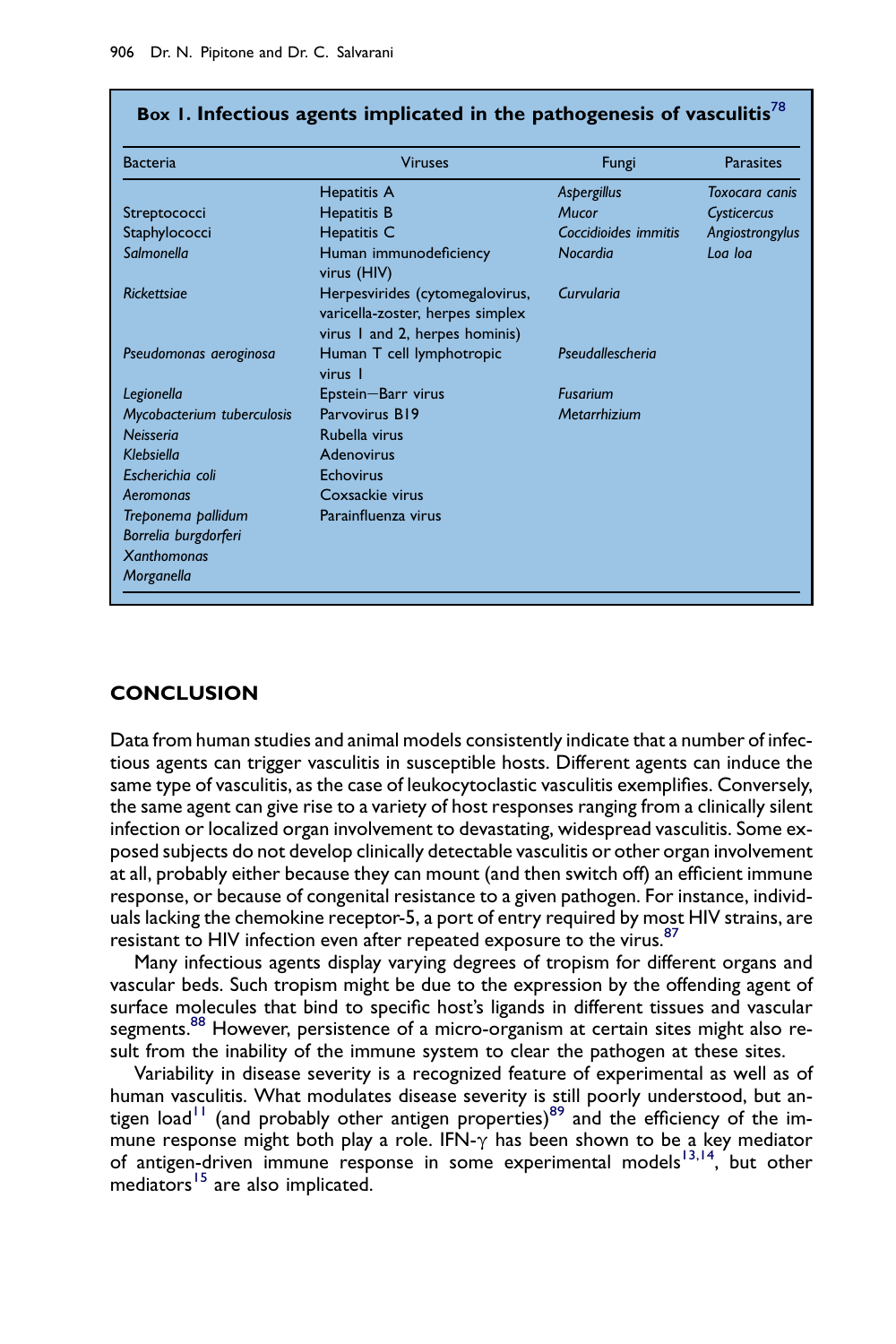Another related issue is why vasculitis runs a self-limiting course in some cases but becomes chronic in others. Theoretically, persistent vasculitis could be due to the host's inability to eradicate the infection or to switch off the immune response triggered by the infective agent after this has been cleared. Reports of resolution of virus-related vasculitis after virus eradication has been achieved would appear to support the first hypothesis.<sup>[36](#page-12-0)</sup> However, limited data mainly from animal and in-vitro studies suggest that micro-organisms might also induce vasculitis via a 'hit and run' mechanism.<sup>30</sup> Furthermore, after a viral infection the immune response has been shown to interact with $91$ , and prevent the infectious agent from becoming reacti-vated<sup>[92](#page-14-0)</sup> without fully eradicating it or provoking vasculitis or other organ damage. IFN- $\gamma$  appears to be crucially involved in blocking viral reactivation.<sup>[92](#page-14-0)</sup>

The role of infectious agents in the pathogenesis of the primary vasculitides is still under debate. For instance, numerous agents have been implicated in the pathogenesis of GCA, but findings of specific infection have not been consistently replicated. Differences in detection methods, 'hit and run' disease induction followed by clearance of the offending agent, and different etiologic agents leading to the development of the same vasculitis in different individuals might explain, at least partially, the discrepancies reported in the literature.

What are the therapeutic implications of the recognition of an infective etiology of vasculitis? Theoretically, treatment aiming at eradicating the causing pathogen would be the logical choice. However, severe vasculitis might additionally require immunosuppressive therapy to attain rapid disease control.

Finally, it is important to remember that other factors, such as the patient's age and genetic make-up, and the anatomical characteristics of the vessels involved might all contribute to regulate disease expression.<sup>[93](#page-14-0)</sup> The challenge is thus not only to establish the etiology of infection-related vasculitis but also to determine how disease expression is modulated. In turn, a better knowledge of the interplay between infective agents and host factors could result in more effective therapeutic approaches.

## Practice points

- consider infective causes in patients with vasculitis
- positive autoantibodies including antineutrophil cytoplasmic antibodies have been reported in vasculitis of proven infectious origin
- vasculitis of infectious origin might require immunosuppressive therapy in addition to eradicating treatment (if available) if the clinical picture is dominated by severe manifestations

## Research agenda

- to establish the role of cytokines and other factors that might account for the different susceptibility to infective agents in inducing vasculitis
- to investigate the mechanisms contributing to the persistence and severity of vasculitis
- to investigate the mechanisms underpinning the tropism of infective agents for specific organs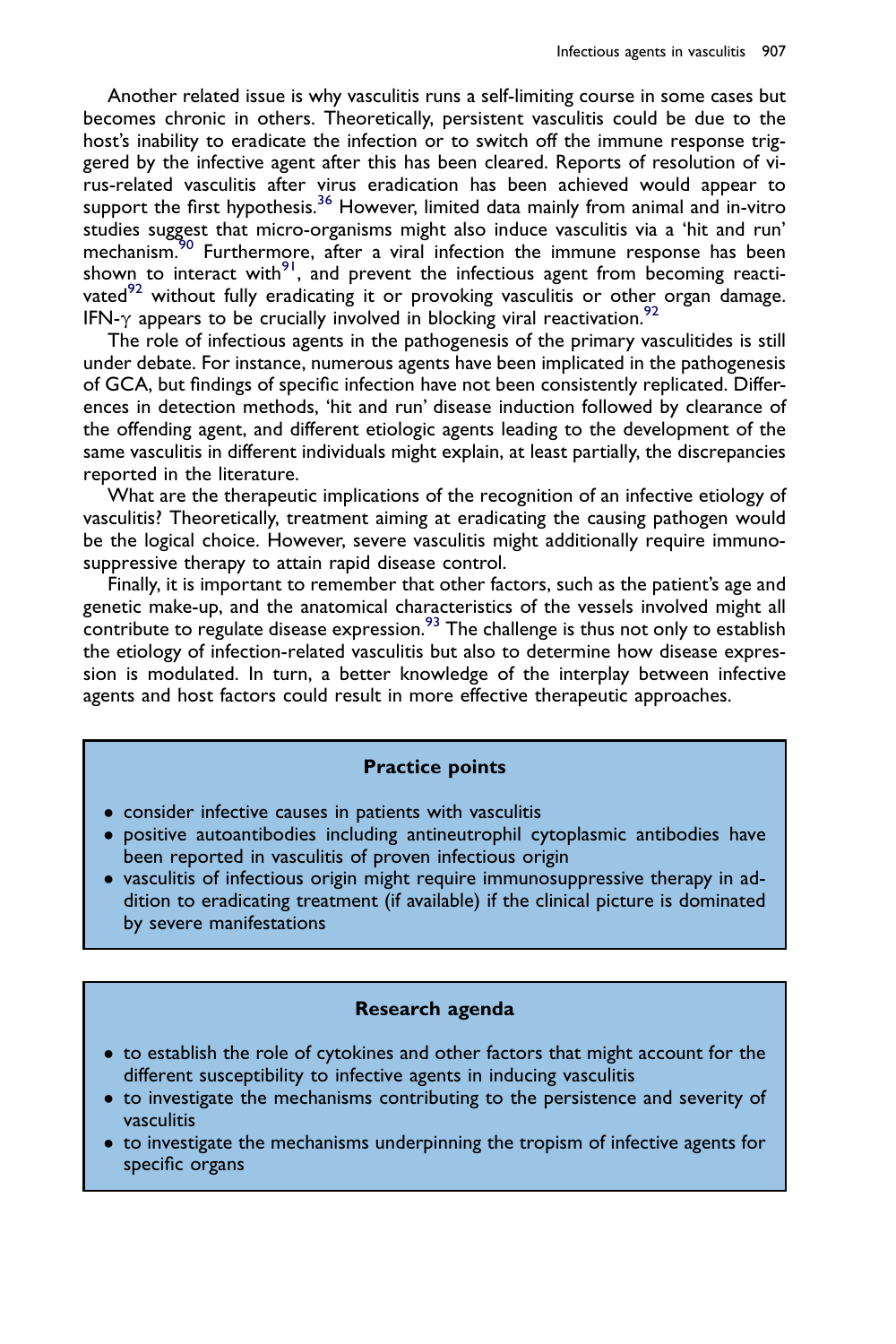## <span id="page-11-0"></span>REFERENCES

- 1. Scott DG & Watts RA. Classification and epidemiology of systemic vasculitis. British Journal of Rheumatology 1994; 33: 897–899.
- 2. Mohan N & Kerr G. Infectious etiology of vasculitis: diagnosis and management. Current Rheumatology Reports 2003; 5: 136–141.
- 3. Oldstone MB. Molecular mimicry and immune-mediated diseases. The FASEB Journal 1998; 12: 1255–1265.
- 4. Rodriguez-Pla A & Stone JH. Vasculitis and systemic infections. Current Opinion in Rheumatology 2006; 18: 39–47.
- 5. Dal Canto AJ & Virgin HW. Animal models of infection-mediated vasculitis. Current Opinion in Rheumatology 1999; 11: 17–23.
- 6. Fong IW, Chiu B, Viira E et al. Rabbit model for Chlamydia pneumoniae infection. Journal of Clinical Microbiology 1997; 35: 48–52.
- 7. Esteban MJ, Font C, Hernandez-Rodriguez | et al. Small-vessel vasculitis surrounding a spared temporal artery: clinical and pathological findings in a series of twenty-eight patients. Arthritis and Rheumatism 2001; 44: 1387–1395.
- 8. Thibault S, Drolet R, Germain MC et al. Cutaneous and systemic necrotizing vasculitis in swine. Veterinary Pathology 1998; 35: 108–116.
- 9. Dangler CA, Baker SE, Kariuki NM & Chia SH. Murine cytomegalovirus-associated arteritis. Veterinary Pathology 1995; 32: 127–133.
- 10. Berencsi K, Endresz V, Klurfeld D et al. Early atherosclerotic plaques in the aorta following cytomegalovirus infection of mice. Cell Adhesion and Communication 1998; 5: 39–47.
- 11. Persoons MC, Stals FS, dam Mieras MC & Bruggeman CA. Multiple organ involvement during experimental cytomegalovirus infection is associated with disseminated vascular pathology. The Journal of Pathology 1998; 184: 103–109.
- 12. Golden MP, Hammer SM, Wanke CA & Albrecht MA. Cytomegalovirus vasculitis. Case reports and review of the literature. Medicine 1994; 73: 246–255.
- \*13. Presti RM, Pollock JL, Dal Canto AJ et al. Interferon gamma regulates acute and latent murine cytomegalovirus infection and chronic disease of the great vessels. The Journal of Experimental Medicine 1998; 188: 577–588.
- 14. Weck KE, Dal Canto AJ, Gould JD et al. Murine gamma-herpesvirus 68 causes severe large-vessel arteritis in mice lacking interferon-gamma responsiveness: a new model for virus-induced vascular disease. Nature Medicine 1997; 3: 1346–1353.
- 15. Nicklin MJ, Hughes DE, Barton JL et al. Arterial inflammation in mice lacking the interleukin 1 receptor antagonist gene. The Journal of Experimental Medicine 2000; 191: 303–312.
- \*16. Sohn S, Lee ES, Bang D & Lee S. Behcet's disease-like symptoms induced by the Herpes simplex virus in ICR mice. European Journal of Dermatology 1998; 8: 21–23.
- 17. Criteria for diagnosis of Behcet's disease. International Study Group for Behcet's Disease. Lancet 1990; 335: 1078–1080.
- 18. Tinkle BT, Ngo L, Luciw PA et al. Human immunodeficiency virus-associated vasculopathy in transgenic mice. Journal of Virology 1997; 71: 4809–4814.
- 19. Terada LS, Gu Y & Flores SC. AIDS vasculopathy. The American Journal of the Medical Sciences 2000; 320: 379–387.
- \*20. Gherardi R, Belec L, Mhiri C et al. The spectrum of vasculitis in human immunodeficiency virus-infected patients. A clinicopathologic evaluation. Arthritis and Rheumatism 1993; 36: 1164-1174.
- 21. Malavolta, Luiz Caetano, Bechara, Milton Jacob. Infectious arteritis. Problems in General Surgery 2001; 18: 88–91.
- 22. Frank MW, Mehlman DJ, Tsai F et al. Syphilitic aortitis. Circulation 1999; 100: 1582-1583.
- 23. Pagnoux C, Cohen P & Guillevin L. Vasculitides secondary to infections. Clinical and Experimental Rheumatology 2006; 24: S71–S81.
- 24. Tavora F & Burke A. Review of isolated ascending aortitis: differential diagnosis, including syphilitic, Takayasu's and giant cell aortitis. Pathology 2006; 38: 302–308.
- 25. Yokoi M & Kase M. Retinal vasculitis due to secondary syphilis. Japanese Journal of Ophthalmology 2004; 48: 65–67.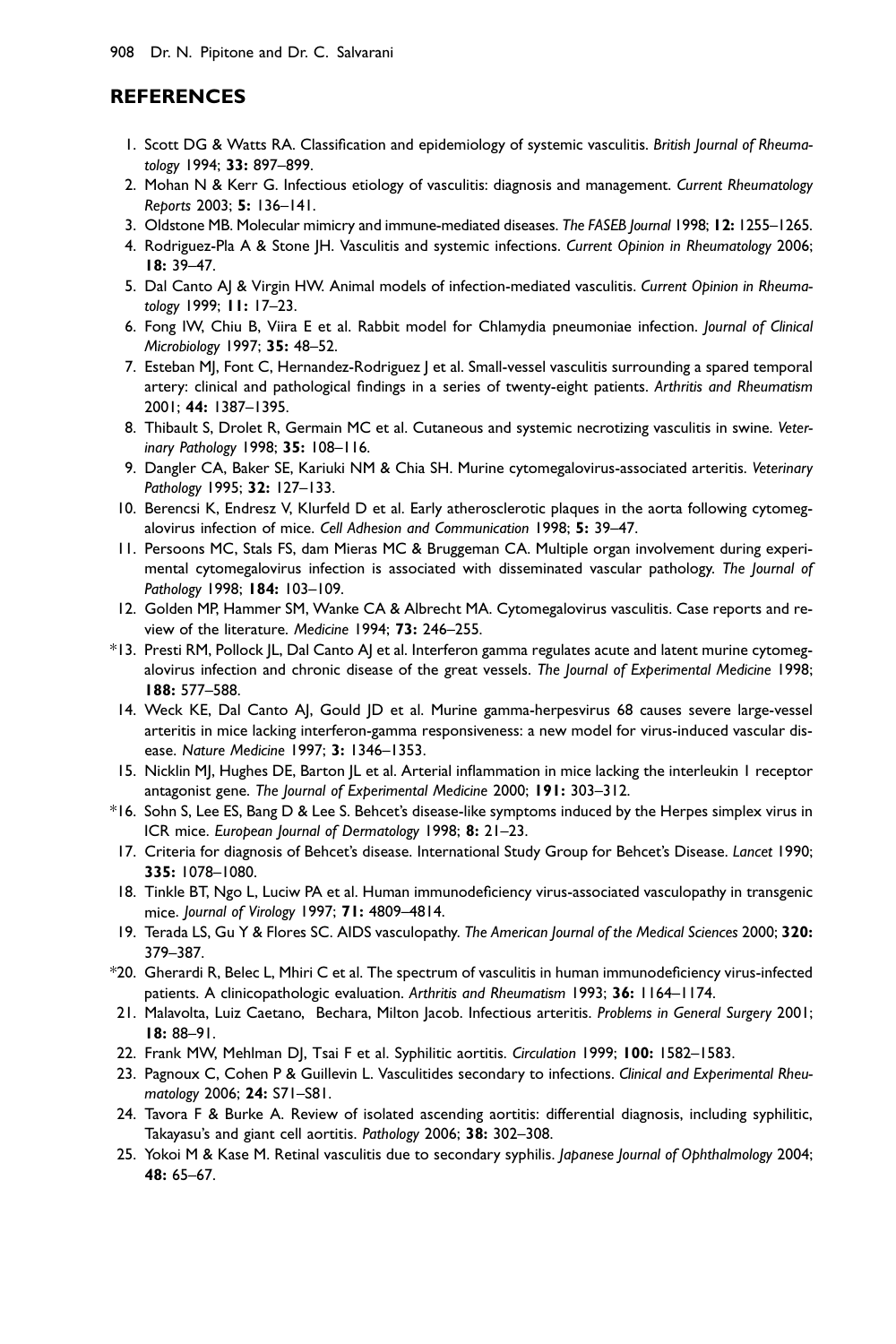- <span id="page-12-0"></span>26. Gaa J, Weidauer S, Sitzer M et al. Cerebral vasculitis due to Treponema pallidum infection: MRI and MRA findings. European Radiology 2004; 14: 746–747.
- 27. Gajaraj A & Victor S. Tuberculous aortoarteritis. Clinical Radiology 1981; 32: 461-466.
- 28. O'Regan AW, Castro C, Lukehart SA et al. Barking up the wrong tree? Use of polymerase chain reaction to diagnose syphilitic aortitis. Thorax 2002; 57: 917-918.
- 29. Bacourt F, Goeau-Brissonniere O, Lacombe P et al. Surgical treatment of a tuberculous thoracoabdominal aneurysm. Annals of Vascular Surgery 1986; 1: 378–381.
- 30. Shah SM, Howard RS, Sarkies NJ & Graham EM. Tuberculosis presenting as retinal vasculitis. Journal of the Royal Society of Medicine 1988; 81: 232–233.
- 31. Mahr A, Guillevin L, Poissonnet M & Ayme S. Prevalences of polyarteritis nodosa, microscopic polyangiitis, Wegener's granulomatosis, and Churg-Strauss syndrome in a French urban multiethnic population in 2000: a capture-recapture estimate. Arthritis and Rheumatism 2004; 51: 92–99.
- \*32. Guillevin L, Lhote F, Cohen P et al. Polyarteritis nodosa related to hepatitis B virus. A prospective study with long-term observation of 41 patients. Medicine 1995; 74: 238-253.
- 33. Naouri M, Bacq Y, Machet MC et al. Interferon-alpha and ribavirin treatment in a patient with hepatitis C virus-associated cutaneous periarteritis nodosa. Annales de Dermatologie et de Vénéréologie 2006; 133: 679–682.
- 34. Lormeau C, Falgarone G, Roulot D & Boissier MC. Rheumatologic manifestations of chronic hepatitis C infection. Joint Bone Spine 2006; 73: 633–638.
- \*35. Cacoub P, Renou C, Rosenthal E et al. Extrahepatic manifestations associated with hepatitis C virus infection. A prospective multicenter study of 321 patients. The GERMIVIC. Groupe d'Etude et de Recherche en Medecine Interne et Maladies Infectieuses sur le Virus de l'Hepatite C. Medicine 2000; 79: 47–56.
- 36. Lamprecht P, Gause A & Gross WL. Cryoglobulinemic vasculitis. Arthritis and Rheumatism 1999; 42: 2507–2516.
- 37. Roccatello D, Baldovino S, Rossi D et al. Long-term effects of anti-CD20 monoclonal antibody treatment of cryoglobulinaemic glomerulonephritis. Nephrology, Dialysis, Transplantation 2004; 19: 3054– 3061.
- 38. Chetty R. Vasculitides associated with HIV infection. Journal of Clinical Pathology 2001; 54: 275-278.
- 39. Kaye BR. Rheumatologic manifestations of HIV infections. Clinical Reviews in Allergy & Immunology 1996; 14: 385–416.
- 40. Font C, Miro O, Pedrol E et al. Polyarteritis nodosa in human immunodeficiency virus infection: report of four cases and review of the literature. British Journal of Rheumatology 1996; 35: 796–799.
- 41. Massari M, Salvarani C, Portioli I et al. Polyarteritis nodosa and HIV infection: no evidence of a direct pathogenic role of HIV. Infection 1996; 24: 159–161.
- 42. Chetty R, Batitang S & Nair R. Large artery vasculopathy in HIV-positive patients: another vasculitic enigma. Human Pathology 2000; 31: 374–379.
- 43. Roh SS & Gertner E. Digital necrosis in acquired immune deficiency syndrome vasculopathy treated with recombinant tissue plasminogen activator. The Journal of Rheumatology 1997; 24: 2258-2261.
- \*44. Calabrese LH, Estes M, Yen-Lieberman B et al. Systemic vasculitis in association with human immunodeficiency virus infection. Arthritis and Rheumatism 1989; 32: 569–576.
- 45. Garcia-Garcia JA, Macias J, Castellanos V et al. Necrotizing granulomatous vasculitis in advanced HIV infection. The Journal of Infection 2003; 47: 333–335.
- 46. Gillams AR, Allen E, Hrieb K et al. Cerebral infarction in patients with AIDS. AJNR. American Journal of Neuroradiology 1997; 18: 1581–1585.
- 47. Calabrese LH, Kirchner E & Shrestha R. Rheumatic complications of human immunodeficiency virus infection in the era of highly active antiretroviral therapy: emergence of a new syndrome of immune reconstitution and changing patterns of disease. Seminars in Arthritis and Rheumatism 2005; 35: 166–174.
- 48. Reveille JD & Williams FM. Infection and musculoskeletal conditions: Rheumatologic complications of HIV infection. Best Practice & Research. Clinical Rheumatology 2006; 20: 1159–1179.
- 49. Massabki PS, Accetturi C, Nishie IA et al. Clinical implications of autoantibodies in HIV infection. AIDS (London, England) 1997; 11: 1845–1850.
- 50. Klaassen RJ, Goldschmeding R, Dolman KM et al. Anti-neutrophil cytoplasmic autoantibodies in patients with symptomatic HIV infection. Clinical and Experimental Immunology 1992; 87: 24-30.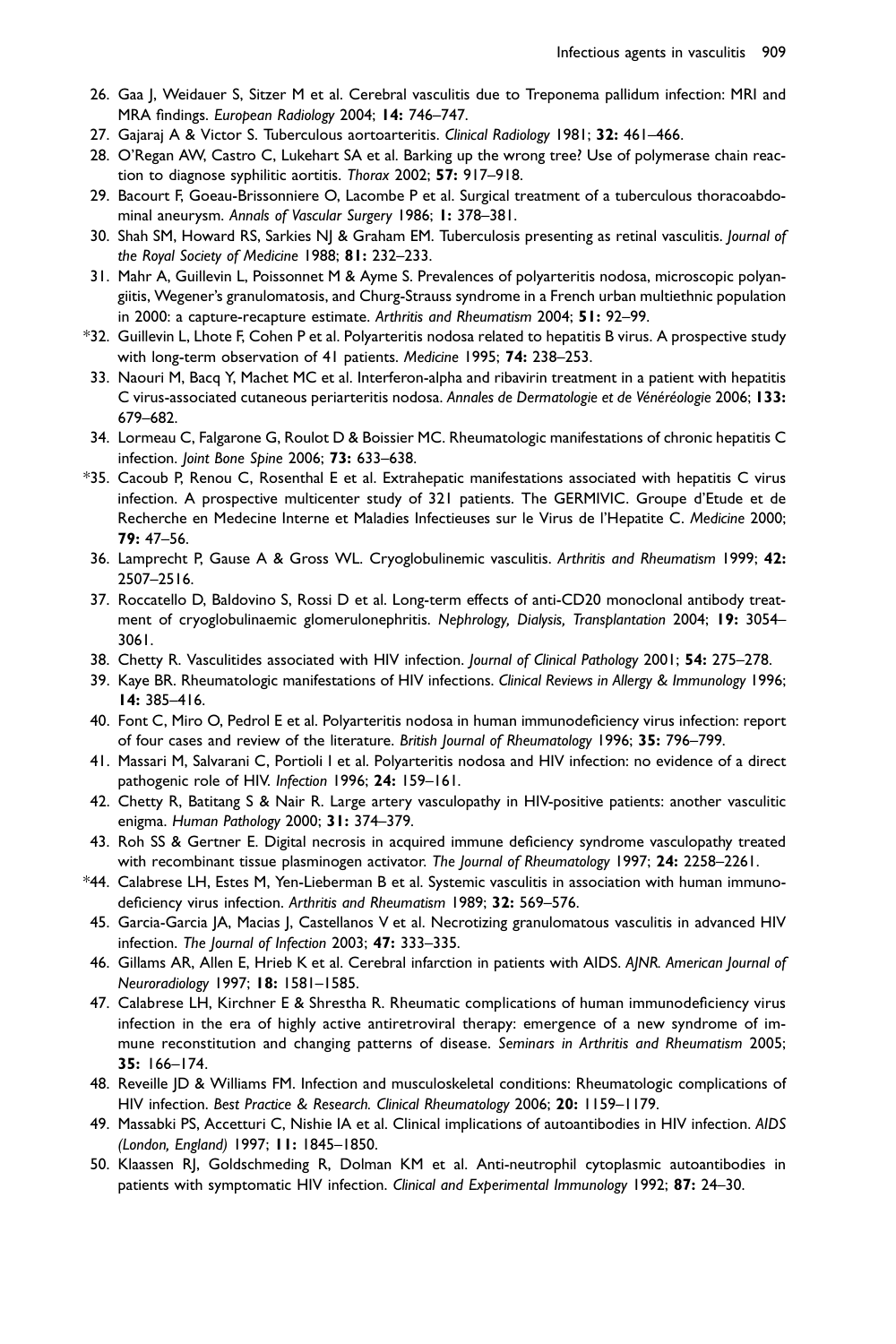- <span id="page-13-0"></span>51. Gisselbrecht M, Cohen P, Lortholary O et al. Human immunodeficiency virus-related vasculitis. Clinical presentation of and therapeutic approach to eight cases. Annales de Médecine Interne 1998; 149: 398–405.
- \*52. Salvarani C, Gabriel SE, O'Fallon WM & Hunder GG. The incidence of giant cell arteritis in Olmsted County, Minnesota: apparent fluctuations in a cyclic pattern. Annals of Internal Medicine 1995; 123: 192–194.
- 53. Ma-Krupa W, Jeon MS, Spoerl S et al. Activation of arterial wall dendritic cells and breakdown of selftolerance in giant cell arteritis. The Journal of Experimental Medicine 2004; 199: 173-183.
- 54. Rimenti G, Blasi F, Cosentini R et al. Temporal arteritis associated with Chlamydia pneumoniae DNA detected in an artery specimen. The Journal of Rheumatology 2000; 27: 2718-2720.
- 55. Wagner AD, Gerard HC, Fresemann T et al. Detection of Chlamydia pneumoniae in giant cell vasculitis and correlation with the topographic arrangement of tissue-infiltrating dendritic cells. Arthritis and Rheumatism 2000; 43: 1543–1551.
- 56. Regan MJ, Wood BJ, Hsieh YH et al. Temporal arteritis and Chlamydia pneumoniae: failure to detect the organism by polymerase chain reaction in ninety cases and ninety controls. Arthritis and Rheumatism 2002; 46: 1056–1060.
- 57. Helweg-Larsen J, Tarp B, Obel N & Baslund B. No evidence of parvovirus B19, Chlamydia pneumoniae or human herpes virus infection in temporal artery biopsies in patients with giant cell arteritis. Rheumatology (Oxford, England) 2002; 41: 445–449.
- 58. Mitchell BM & Font RL. Detection of varicella zoster virus DNA in some patients with giant cell arteritis. Investigative Ophthalmology & Visual Science 2001; 42: 2572–2577.
- 59. Rodriguez-Pla A, Bosch-Gil JA, Echevarria-Mayo JE et al. No detection of parvovirus B19 or herpesvirus DNA in giant cell arteritis. Journal of Clinical Virology 2004; 31: 11-15.
- 60. Staud R & Corman LC. Association of parvovirus B19 infection with giant cell arteritis. Clinical Infectious Diseases 1996; 22: 1123.
- 61. Gabriel SE, Espy M, Erdman DD et al. The role of parvovirus B19 in the pathogenesis of giant cell arteritis: a preliminary evaluation. Arthritis and Rheumatism 1999; 42: 1255–1258.
- 62. Salvarani C, Farnetti E, Casali B et al. Detection of parvovirus B19 DNA by polymerase chain reaction in giant cell arteritis: a case-control study. Arthritis and Rheumatism 2002; 46: 3099-3101.
- 63. Aggarwal A, Chag M, Sinha N & Naik S. Takayasu's arteritis: role of Mycobacterium tuberculosis and its 65 kDa heat shock protein. International Journal of Cardiology 1996; 55: 49–55.
- 64. Popa ER, Stegeman CA, Kallenberg CG & Tervaert JW. Staphylococcus aureus and Wegener's granulomatosis. Arthritis Research 2002; 4: 77–79.
- 65. Stegeman CA, Tervaert JW, de Jong PE & Kallenberg CG. Trimethoprim-sulfamethoxazole (co-trimoxazole) for the prevention of relapses of Wegener's granulomatosis. Dutch Co-Trimoxazole Wegener Study Group. The New England Journal of Medicine 1996; 335: 16–20.
- \*66. Esper F, Shapiro ED, Weibel C et al. Association between a novel human coronavirus and Kawasaki disease. The Journal of Infectious Diseases 2005; 191: 499-502.
- 67. Cacoub P, Saadoun D, Limal N et al. Hepatitis C virus infection and mixed cryoglobulinaemia vasculitis: a review of neurological complications. AIDS (London, England) 2005; 19(Suppl. 3): S128–S134.
- 68. Bilge I, Sadikoglu B, Emre S et al. Central nervous system vasculitis secondary to parvovirus B19 infection in a pediatric renal transplant patient. Pediatric Nephrology (Berlin, Germany) 2005; 20: 529-533.
- 69. Ovetchkine P, Brugieres P, Seradj A et al. An 8-y-old boy with acute stroke and radiological signs of cerebral vasculitis after recent Mycoplasma pneumoniae infection. Scandinavian Journal of Infectious Diseases 2002; 34: 307–309.
- 70. Heinrich A, Khaw AV, Ahrens N et al. Cerebral vasculitis as the only manifestation of Borrelia burgdorferi infection in a 17-year-old patient with basal ganglia infarction. European Neurology 2003; 50: 109–112.
- 71. Younger DS. Vasculitis of the nervous system. Current Opinion in Neurology 2004; 17: 317-336.
- 72. Zouboulis CC & May T. Pathogenesis of Adamantiades-Behcet's disease. Medical Microbiology and Immunology (Berlin) 2003; 192: 149–155.
- 73. Mizushima Y, Matsuda T, Hoshi K & Ohno S. Induction of Behcet's disease symptoms after dental treatment and streptococcal antigen skin test. The Journal of Rheumatology 1988; 15: 1029-1030.
- 74. Direskeneli H. Behcet's disease: infectious aetiology, new autoantigens, and HLA-B51. Annals of the Rheumatic Diseases 2001; 60: 996–1002.